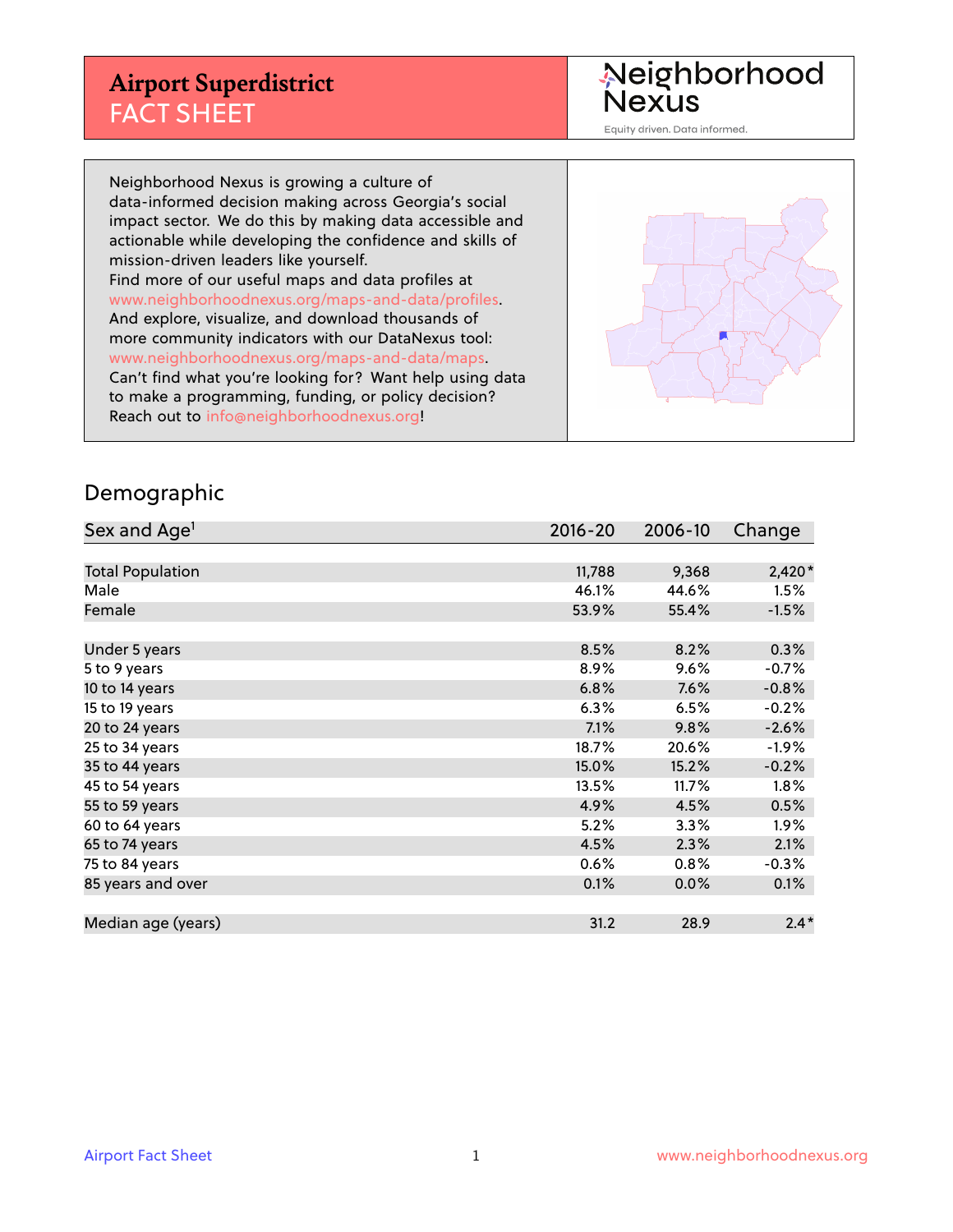# Demographic, continued...

| Race <sup>2</sup>                                            | $2016 - 20$  | 2006-10      | Change             |
|--------------------------------------------------------------|--------------|--------------|--------------------|
| Total population                                             | 11,788       | 9,368        | $2,420*$           |
| One race                                                     | 95.6%        | 99.7%        | $-4.1\%$ *         |
| White                                                        | 3.2%         | 3.4%         | $-0.1%$            |
| <b>Black or African American</b>                             | 87.1%        | 83.2%        | 4.0%               |
| American Indian and Alaska Native                            | 0.0%         | 0.0%         | 0.0%               |
| Asian                                                        | 1.9%         | 8.6%         | $-6.6%$ *          |
| Native Hawaiian and Other Pacific Islander                   | 0.0%         | 0.0%         | 0.0%               |
| Some other race                                              | 3.3%         | 4.6%         | $-1.3%$            |
| Two or more races                                            | 4.4%         | 0.3%         | 4.1%*              |
| Race alone or in combination with other race(s) <sup>3</sup> | $2016 - 20$  | 2006-10      | Change             |
|                                                              |              |              |                    |
| Total population                                             | 11,788       | 9,368        | $2,420*$           |
| White                                                        | 6.7%         | 3.4%         | 3.4%               |
| <b>Black or African American</b>                             | 91.1%        | 83.4%        | 7.6%               |
| American Indian and Alaska Native                            | 0.3%         | 0.2%         | 0.1%               |
| Asian                                                        | 2.8%         | 8.6%         | $-5.8\%$ *         |
| Native Hawaiian and Other Pacific Islander                   | 0.2%         | 0.1%         | 0.1%               |
| Some other race                                              | 3.5%         | 4.6%         | $-1.1%$            |
|                                                              |              |              |                    |
| Hispanic or Latino and Race <sup>4</sup>                     | $2016 - 20$  | 2006-10      | Change             |
| Total population                                             | 11,788       | 9,368        | $2,420*$           |
| Hispanic or Latino (of any race)                             | 4.8%         | 5.5%         | $-0.7%$            |
| Not Hispanic or Latino                                       | 95.2%        | 94.5%        | 0.7%               |
| White alone                                                  | 2.3%         | 3.0%         | $-0.7%$            |
| Black or African American alone                              | 86.5%        | 82.1%        | 4.4%               |
| American Indian and Alaska Native alone                      |              |              |                    |
| Asian alone                                                  | 0.0%<br>1.9% | 0.0%<br>8.6% | 0.0%<br>$-6.6\%$ * |
| Native Hawaiian and Other Pacific Islander alone             |              |              |                    |
| Some other race alone                                        | 0.0%         | 0.0%         | 0.0%               |
|                                                              | 0.2%         | 0.5%         | $-0.3%$            |
| Two or more races                                            | 4.3%         | 0.3%         | $3.9\%$ *          |
| U.S. Citizenship Status <sup>5</sup>                         | $2016 - 20$  | 2006-10      | Change             |
| Foreign-born population                                      | 1,156        | 1,464        | $-308$             |
| Naturalized U.S. citizen                                     | 40.3%        | 51.3%        | $-11.0%$           |
| Not a U.S. citizen                                           | 59.7%        | 48.7%        | 11.0%              |
|                                                              |              |              |                    |
| Citizen, Voting Age Population <sup>6</sup>                  | $2016 - 20$  | 2006-10      | Change             |
| Citizen, 18 and over population                              | 7,885        | 5,980        | 1,905*             |
| Male                                                         | 42.0%        | 42.3%        | $-0.3%$            |
| Female                                                       | 58.0%        | 57.7%        | 0.3%               |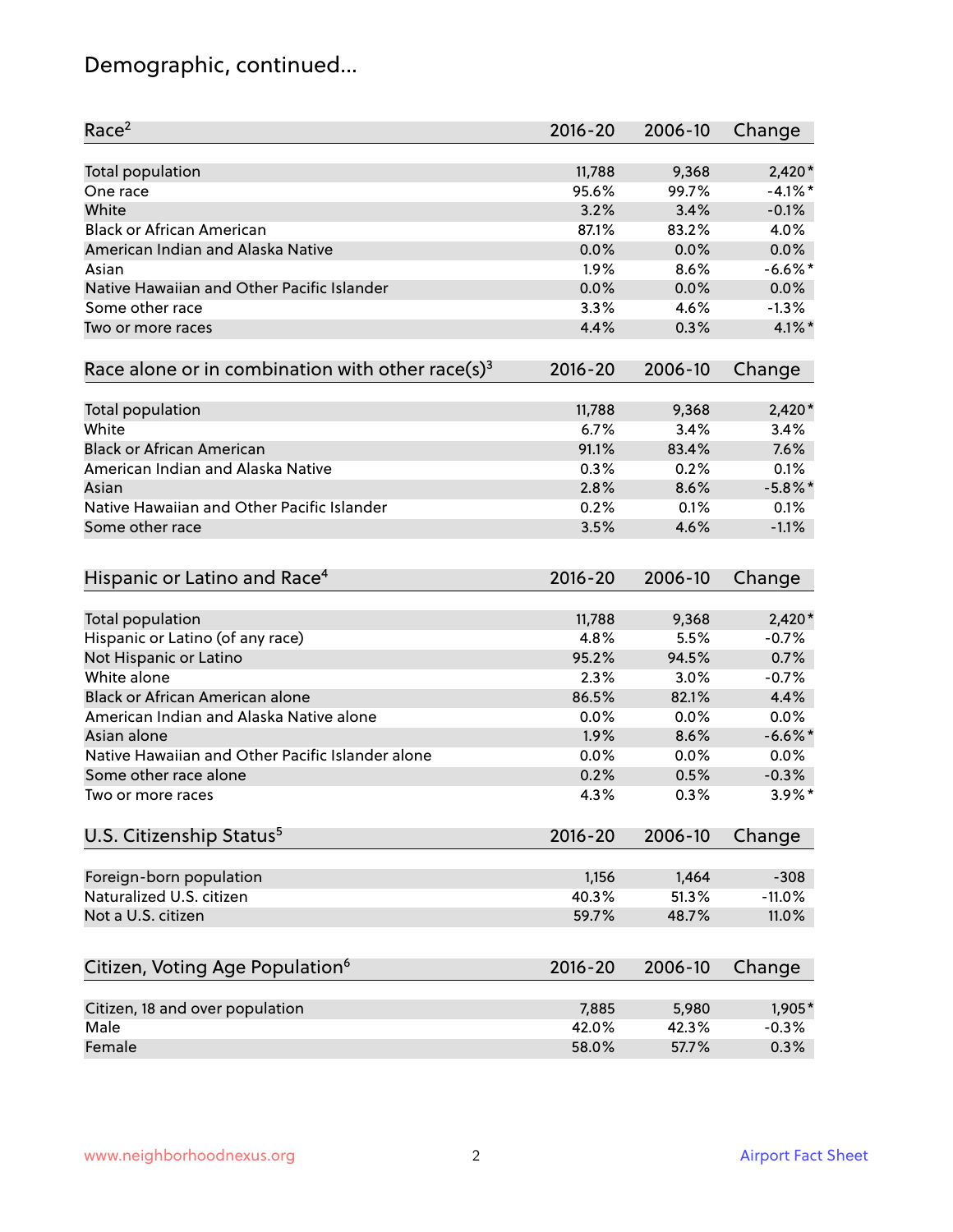#### Economic

| Income <sup>7</sup>                                 | $2016 - 20$ | 2006-10 | Change   |
|-----------------------------------------------------|-------------|---------|----------|
|                                                     |             |         |          |
| All households                                      | 4,487       | 3,534   | 953*     |
| Less than \$10,000                                  | 7.0%        | 6.8%    | 0.1%     |
| \$10,000 to \$14,999                                | 3.5%        | 7.7%    | $-4.2%$  |
| \$15,000 to \$24,999                                | 10.0%       | 16.2%   | $-6.2%$  |
| \$25,000 to \$34,999                                | 15.0%       | 20.1%   | $-5.1%$  |
| \$35,000 to \$49,999                                | 24.6%       | 16.1%   | 8.5%     |
| \$50,000 to \$74,999                                | 18.1%       | 22.4%   | $-4.3%$  |
| \$75,000 to \$99,999                                | $8.4\%$     | 4.2%    | 4.3%     |
| \$100,000 to \$149,999                              | 9.9%        | 5.8%    | 4.1%     |
| \$150,000 to \$199,999                              | 2.6%        | 0.3%    | 2.3%     |
| \$200,000 or more                                   | 0.9%        | 0.4%    | 0.5%     |
| Median household income (dollars)                   | 40,877      | 34,696  | $6,181*$ |
| Mean household income (dollars)                     | 53,831      | 44,305  | 9,526*   |
| With earnings                                       | 89.0%       | 92.4%   | $-3.4%$  |
| Mean earnings (dollars)                             | 51,395      | 44,077  | 7,318 *  |
| <b>With Social Security</b>                         | 15.3%       | 9.4%    | 5.9%     |
| Mean Social Security income (dollars)               | 13,593      | 7,891   | 5,701    |
| With retirement income                              | 8.7%        | 7.6%    | 1.1%     |
| Mean retirement income (dollars)                    | 19,573      | 11,626  | 7,947    |
| With Supplemental Security Income                   | $6.2\%$     | 5.1%    | 1.1%     |
| Mean Supplemental Security Income (dollars)         | 9,890       | 6,894   | 2,996    |
| With cash public assistance income                  | 1.7%        | 3.2%    | $-1.5%$  |
| Mean cash public assistance income (dollars)        | 264         | 5,077   | $-4,813$ |
| With Food Stamp/SNAP benefits in the past 12 months | 22.6%       | 15.2%   | 7.4%     |
|                                                     |             |         |          |
| Families                                            | 2,505       | 1,930   | 575*     |
| Less than \$10,000                                  | 4.7%        | 6.5%    | $-1.8%$  |
| \$10,000 to \$14,999                                | 1.8%        | 6.8%    | $-5.0%$  |
| \$15,000 to \$24,999                                | 9.5%        | 16.4%   | $-6.9%$  |
| \$25,000 to \$34,999                                | 13.4%       | 20.2%   | $-6.8%$  |
| \$35,000 to \$49,999                                | 21.7%       | 17.4%   | 4.3%     |
| \$50,000 to \$74,999                                | 21.4%       | 18.3%   | 3.0%     |
| \$75,000 to \$99,999                                | 10.4%       | 4.5%    | 6.0%     |
| \$100,000 to \$149,999                              | 11.0%       | 8.7%    | 2.4%     |
| \$150,000 to \$199,999                              | 4.6%        | 0.5%    | 4.2%     |
| \$200,000 or more                                   | 1.4%        | 0.7%    | 0.7%     |
| Median family income (dollars)                      | 47,031      | 35,034  | 11,997*  |
| Mean family income (dollars)                        | 61,670      | 47,095  | 14,574*  |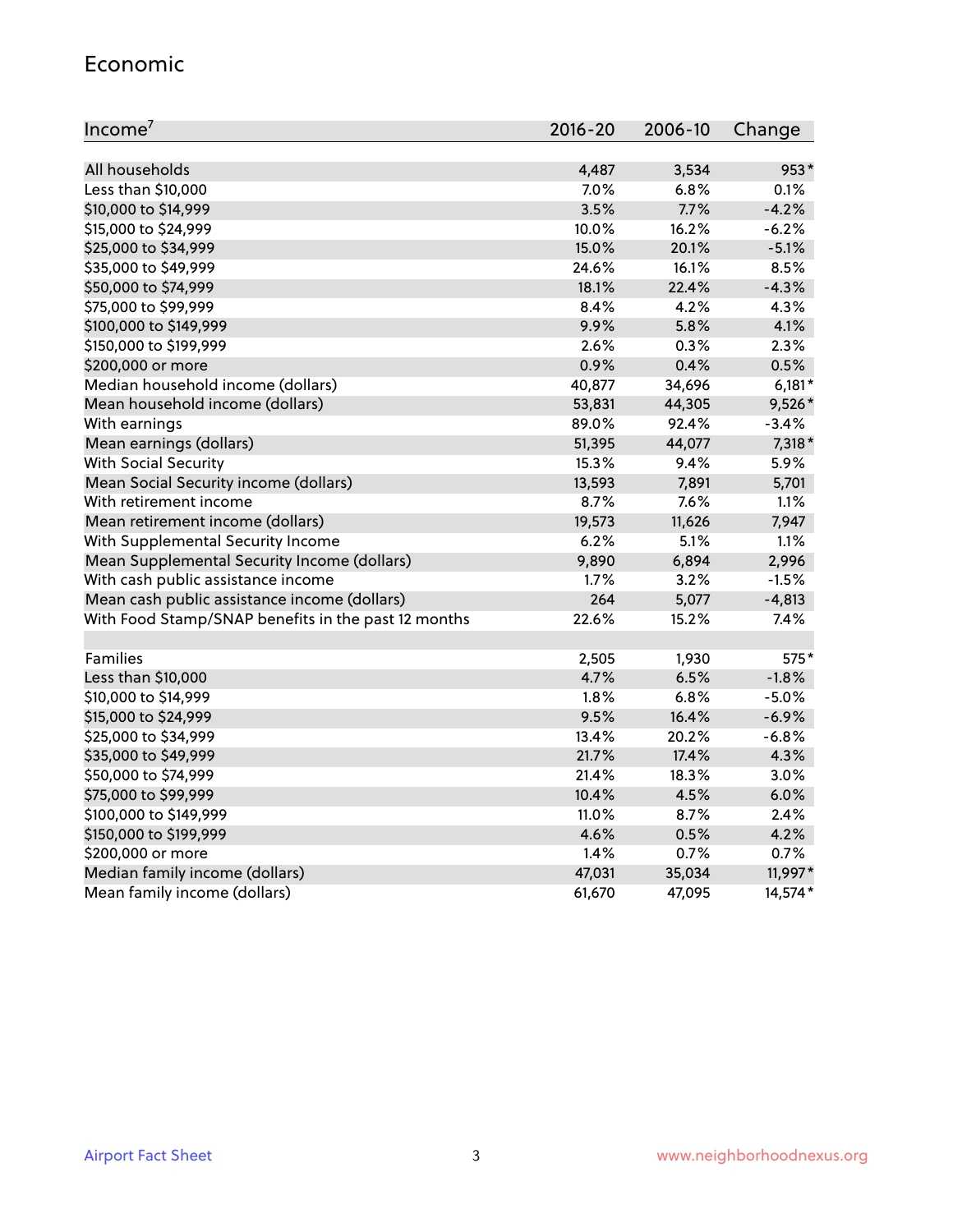#### Economic, continued...

| Income, continued <sup>8</sup>                           | $2016 - 20$ | 2006-10 | Change   |
|----------------------------------------------------------|-------------|---------|----------|
|                                                          |             |         |          |
| Nonfamily households                                     | 1,982       | 1,604   | 378      |
| Median nonfamily income (dollars)                        | 33,111      | 33,205  | -94      |
| Mean nonfamily income (dollars)                          | 40,089      | 37,525  | 2,564    |
|                                                          |             |         |          |
| Median earnings for workers (dollars)                    | 27,487      | 27,317  | 170      |
| Median earnings for male full-time, year-round workers   | 34,944      | 32,427  | $2,517*$ |
| (dollars)                                                |             |         |          |
| Median earnings for female full-time, year-round workers | 31,465      | 31,389  | 76       |
| (dollars)                                                |             |         |          |
|                                                          |             |         |          |
| Per capita income (dollars)                              | 22,031      | 18,698  | $3,333*$ |
|                                                          |             |         |          |
| Families and People Below Poverty Level <sup>9</sup>     | $2016 - 20$ | 2006-10 |          |
|                                                          |             |         | Change   |
| <b>All families</b>                                      | 9.3%        |         |          |
|                                                          |             | 21.1%   | $-11.8%$ |
| With related children under 18 years                     | 14.5%       | 29.1%   | $-14.6%$ |
| With related children under 5 years only                 | 17.2%       | 30.0%   | $-12.8%$ |
| Married couple families                                  | 1.0%        | 4.0%    | $-3.0%$  |
| With related children under 18 years                     | 2.0%        | 8.9%    | $-7.0%$  |
| With related children under 5 years only                 | 0.0%        | 0.0%    | 0.0%     |
| Families with female householder, no husband present     | 15.3%       | 32.4%   | $-17.2%$ |
| With related children under 18 years                     | 20.6%       | 40.7%   | $-20.1%$ |
| With related children under 5 years only                 | 25.2%       | 47.4%   | $-22.2%$ |
|                                                          |             |         |          |
| All people                                               | 13.8%       | 23.6%   | $-9.8%$  |
| Under 18 years                                           | 18.2%       | 35.9%   | $-17.7%$ |
| Related children under 18 years                          | 17.9%       | 35.9%   | $-18.0%$ |
| Related children under 5 years                           | 22.8%       | 40.7%   | $-17.9%$ |
| Related children 5 to 17 years                           | 15.7%       | 33.9%   | $-18.2%$ |
| 18 years and over                                        | 12.0%       | 18.9%   | $-6.9%$  |
| 18 to 64 years                                           | 12.5%       | 19.3%   | $-6.8%$  |
| 65 years and over                                        | 5.8%        | 10.9%   | $-5.1%$  |
| People in families                                       | 10.9%       | 24.9%   | $-14.0%$ |
| Unrelated individuals 15 years and over                  | 22.5%       | 20.0%   | 2.4%     |
|                                                          |             |         |          |
| Non-Hispanic white people                                | 10.3%       | 51.2%   | $-40.9%$ |
| Black or African-American people                         | 14.6%       | 23.1%   | $-8.5%$  |
| Asian people                                             | 15.0%       | 14.2%   | 0.7%     |
| Hispanic or Latino people                                | 6.3%        | 26.6%   | $-20.2%$ |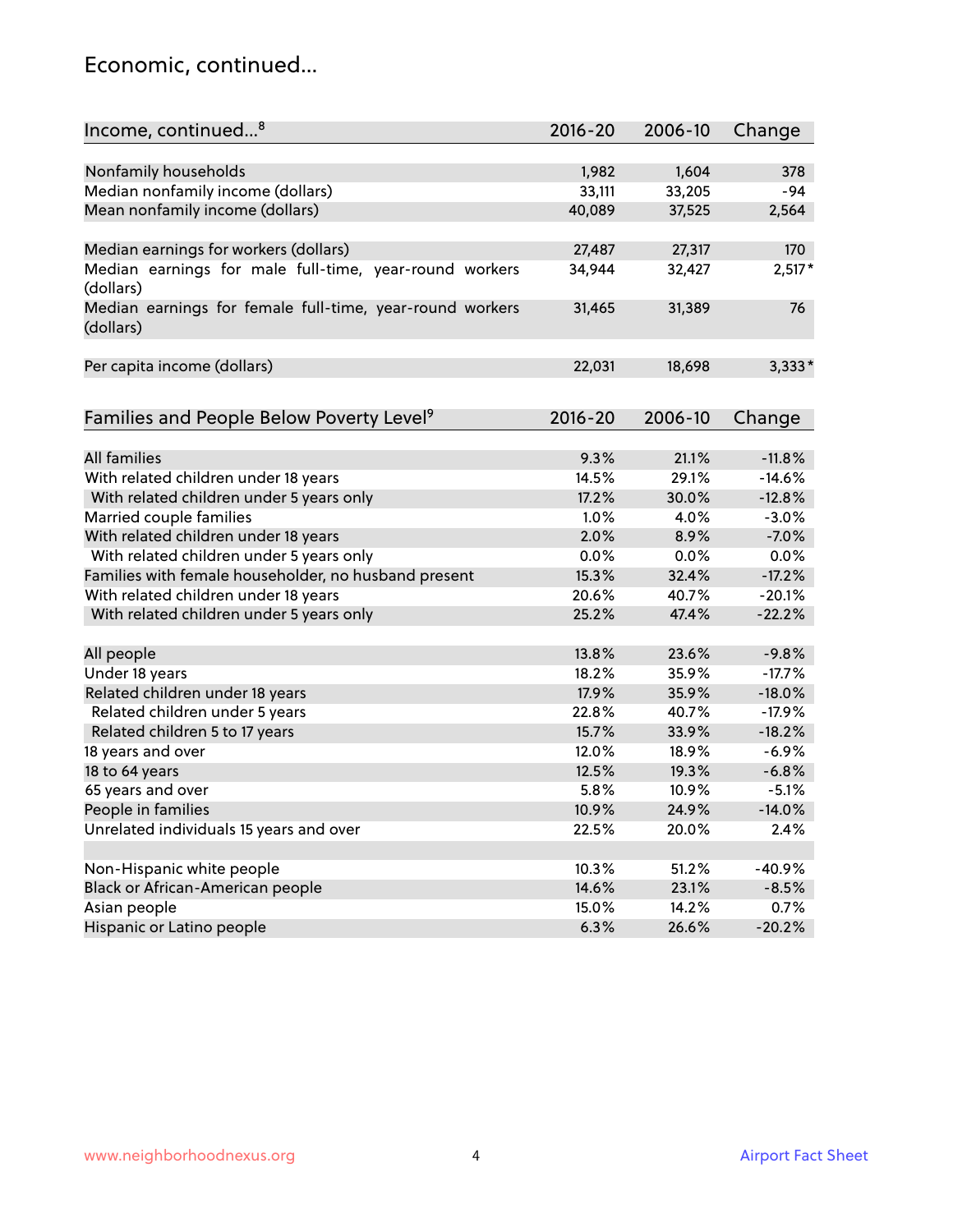# Employment

| Employment Status <sup>10</sup>                                             | $2016 - 20$ | 2006-10 | Change   |
|-----------------------------------------------------------------------------|-------------|---------|----------|
|                                                                             |             |         |          |
| Population 16 years and over                                                | 8,803       | 6,882   | $1,921*$ |
| In labor force                                                              | 76.7%       | 82.5%   | $-5.8%$  |
| Civilian labor force                                                        | 76.5%       | 82.5%   | $-6.0%$  |
| Employed                                                                    | 71.8%       | 70.9%   | 0.9%     |
| Unemployed                                                                  | 4.7%        | 11.6%   | $-6.9%$  |
| <b>Armed Forces</b>                                                         | 0.2%        | 0.0%    | 0.2%     |
| Not in labor force                                                          | 23.3%       | 17.5%   | 5.8%     |
|                                                                             |             |         |          |
| Civilian labor force                                                        | 6,735       | 5,676   | 1,059    |
| <b>Unemployment Rate</b>                                                    | 6.2%        | 14.1%   | $-7.9%$  |
| Females 16 years and over                                                   | 5,084       | 3,900   | $1,184*$ |
| In labor force                                                              | 74.6%       | 82.2%   | $-7.5%$  |
| Civilian labor force                                                        | 74.4%       | 82.2%   | $-7.8%$  |
| Employed                                                                    | 68.6%       | 67.4%   | 1.2%     |
|                                                                             |             |         |          |
| Own children of the householder under 6 years                               | 878         | 848     | 30       |
| All parents in family in labor force                                        | 80.5%       | 90.9%   | $-10.4%$ |
|                                                                             |             |         |          |
| Own children of the householder 6 to 17 years                               | 2,077       | 1,639   | 438      |
| All parents in family in labor force                                        | 88.9%       | 83.8%   | 5.2%     |
|                                                                             |             |         |          |
| Industry <sup>11</sup>                                                      | $2016 - 20$ | 2006-10 | Change   |
|                                                                             |             |         |          |
| Civilian employed population 16 years and over                              | 6,319       | 4,878   | 1,441    |
| Agriculture, forestry, fishing and hunting, and mining                      | 0.2%        | 0.0%    | 0.2%     |
| Construction                                                                | 5.4%        | 3.0%    | 2.4%     |
| Manufacturing                                                               | 7.7%        | 7.2%    | 0.5%     |
| Wholesale trade                                                             | 2.4%        | 3.0%    | $-0.6%$  |
| Retail trade                                                                | 8.5%        | 13.2%   | $-4.6%$  |
| Transportation and warehousing, and utilities                               | 17.1%       | 14.7%   | 2.4%     |
| Information                                                                 | 1.3%        | 0.5%    | 0.7%     |
| Finance and insurance, and real estate and rental and leasing               | 9.0%        | 9.9%    | $-1.0%$  |
| Professional, scientific, and management, and administrative                | 8.2%        | 13.1%   | $-4.9%$  |
| and waste management services                                               |             |         |          |
| Educational services, and health care and social assistance                 | 16.1%       | 16.2%   | $-0.1%$  |
| Arts, entertainment, and recreation, and accommodation and<br>food services | 17.6%       | 11.3%   | 6.3%     |
| Other services, except public administration                                | 2.5%        | 3.2%    | $-0.7%$  |
| Public administration                                                       | $3.9\%$     | 4.6%    | $-0.7\%$ |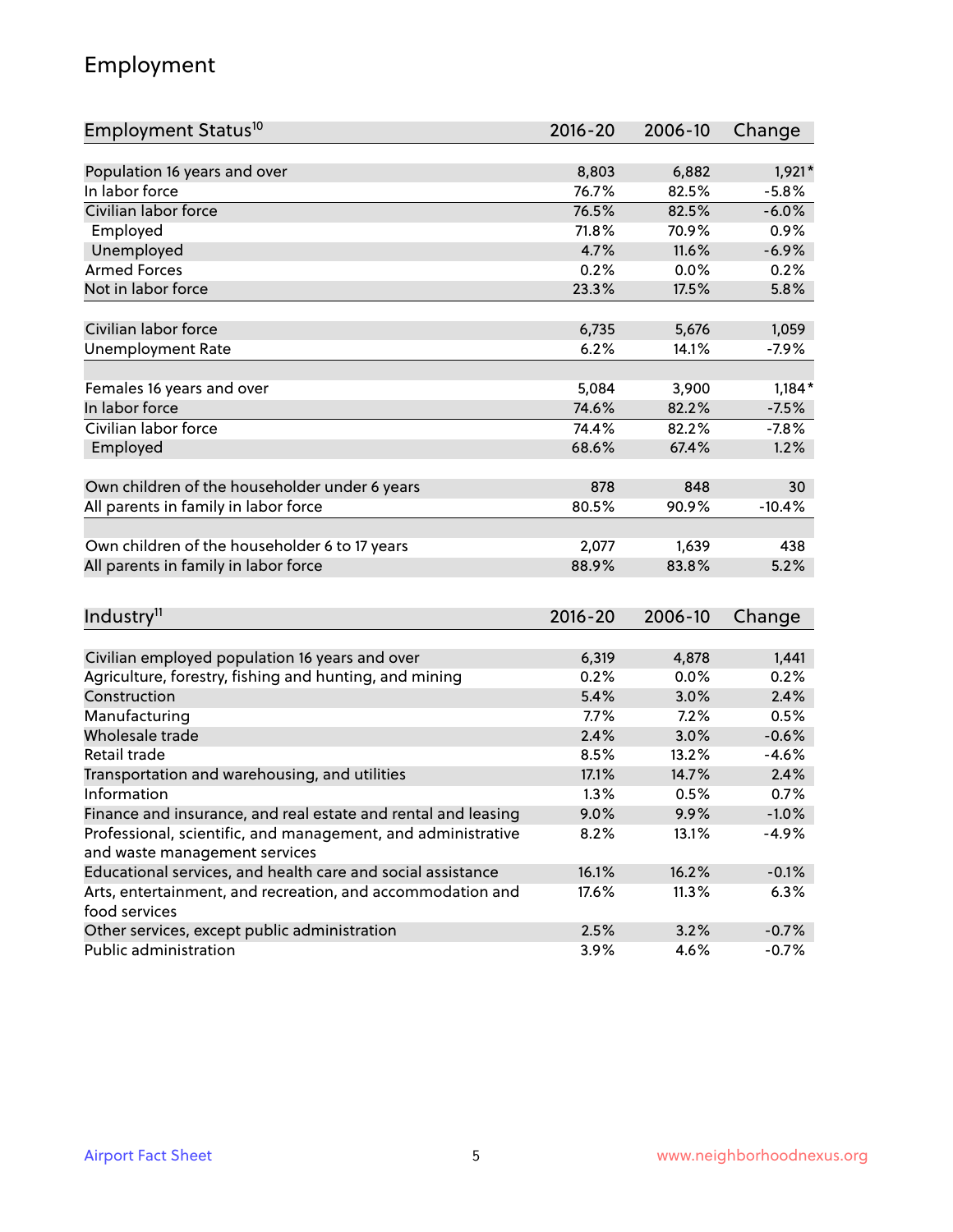# Employment, continued...

| Occupation <sup>12</sup>                                                    | $2016 - 20$    | 2006-10 | Change          |
|-----------------------------------------------------------------------------|----------------|---------|-----------------|
|                                                                             |                | 4,878   |                 |
| Civilian employed population 16 years and over                              | 6,319          | 20.3%   | 1,441           |
| Management, business, science, and arts occupations                         | 18.6%<br>27.1% | 21.2%   | $-1.7%$<br>5.9% |
| Service occupations                                                         |                | 36.4%   | $-12.5%$ *      |
| Sales and office occupations                                                | 23.9%          |         |                 |
| Natural<br>and<br>resources,<br>construction,<br>maintenance<br>occupations | 6.5%           | 4.5%    | 2.0%            |
| Production, transportation, and material moving occupations                 | 24.0%          | 17.7%   | 6.3%            |
| Class of Worker <sup>13</sup>                                               | $2016 - 20$    | 2006-10 | Change          |
|                                                                             |                |         |                 |
| Civilian employed population 16 years and over                              | 6,319          | 4,878   | 1,441           |
| Private wage and salary workers                                             | 84.6%          | 84.3%   | 0.3%            |
| Government workers                                                          | 8.6%           | 11.6%   | $-2.9%$         |
| Self-employed in own not incorporated business workers                      | 6.8%           | 4.2%    | 2.6%            |
| <b>Unpaid family workers</b>                                                | 0.0%           | 0.0%    | 0.0%            |
| Job Flows <sup>14</sup>                                                     | 2019           | 2010    | Change          |
|                                                                             |                |         |                 |
| Total Jobs in district                                                      | 53,041         | 57,914  | $-4,873$        |
| Held by residents of district                                               | 0.9%           | 0.7%    | 0.2%            |
| Held by non-residents of district                                           | 99.1%          | 99.3%   | $-0.2%$         |
|                                                                             |                |         |                 |
| Jobs by Industry Sector <sup>15</sup>                                       | 2019           | 2010    | Change          |
| Total Jobs in district                                                      | 53,041         | 57,914  | $-4,873$        |
| Goods Producing sectors                                                     | 2.3%           | 2.0%    | 0.3%            |
| Trade, Transportation, and Utilities sectors                                | 73.8%          | 77.8%   | $-4.0%$         |
| All Other Services sectors                                                  | 23.9%          | 20.2%   | 3.7%            |
|                                                                             |                |         |                 |
| Total Jobs in district held by district residents                           | 500            | 410     | 90              |
| <b>Goods Producing sectors</b>                                              | 0.4%           | 2.4%    | $-2.0%$         |
| Trade, Transportation, and Utilities sectors                                | 58.0%          | 54.1%   | 3.9%            |
| All Other Services sectors                                                  | 41.6%          | 43.4%   | $-1.8%$         |
|                                                                             |                |         |                 |
| Jobs by Earnings <sup>16</sup>                                              | 2019           | 2010    | Change          |
|                                                                             |                |         |                 |
| Total Jobs in district                                                      | 53,041         | 57,914  | $-4,873$        |
| Jobs with earnings \$1250/month or less                                     | 12.4%          | 12.4%   | 0.1%            |
| Jobs with earnings \$1251/month to \$3333/month                             | 24.2%          | 35.0%   | $-10.8%$        |
| Jobs with earnings greater than \$3333/month                                | 63.4%          | 52.7%   | 10.7%           |
|                                                                             | 500            | 410     | 90              |
| Total Jobs in district held by district residents                           |                |         |                 |
| Jobs with earnings \$1250/month or less                                     | 22.6%          | 26.6%   | $-4.0%$         |
| Jobs with earnings \$1251/month to \$3333/month                             | 43.0%          | 56.8%   | $-13.8%$        |
| Jobs with earnings greater than \$3333/month                                | 34.4%          | 16.6%   | 17.8%           |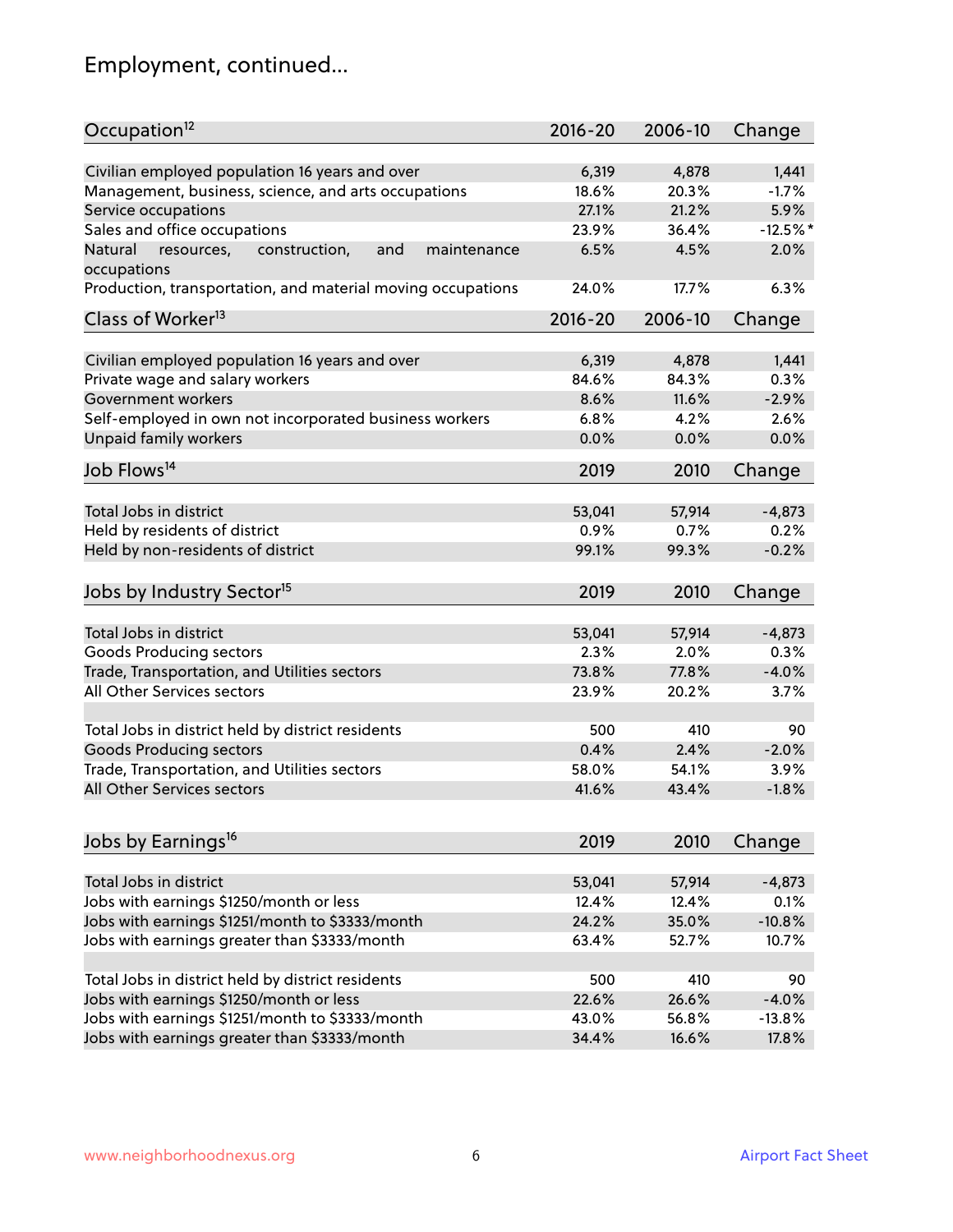# Employment, continued...

| Jobs by Age of Worker <sup>17</sup>               | 2019   | 2010   | Change   |
|---------------------------------------------------|--------|--------|----------|
|                                                   |        |        |          |
| Total Jobs in district                            | 53,041 | 57,914 | $-4,873$ |
| Jobs with workers age 29 or younger               | 13.9%  | 14.2%  | $-0.3%$  |
| Jobs with workers age 30 to 54                    | 56.9%  | 70.3%  | $-13.4%$ |
| Jobs with workers age 55 or older                 | 29.2%  | 15.5%  | 13.7%    |
|                                                   |        |        |          |
| Total Jobs in district held by district residents | 500    | 410    | 90       |
| Jobs with workers age 29 or younger               | 23.2%  | 29.8%  | $-6.6%$  |
| Jobs with workers age 30 to 54                    | 57.0%  | 58.3%  | $-1.3%$  |
| Jobs with workers age 55 or older                 | 19.8%  | 12.0%  | 7.8%     |

#### Education

| School Enrollment <sup>18</sup>                | $2016 - 20$ | 2006-10 | Change  |
|------------------------------------------------|-------------|---------|---------|
|                                                |             |         |         |
| Population 3 years and over enrolled in school | 3,304       | 2,726   | 578     |
| Nursery school, preschool                      | 8.1%        | 7.1%    | $1.0\%$ |
| Kindergarten                                   | 5.4%        | 8.0%    | $-2.5%$ |
| Elementary school (grades 1-8)                 | 46.0%       | 43.9%   | 2.1%    |
| High school (grades 9-12)                      | 20.6%       | 13.5%   | 7.2%    |
| College or graduate school                     | 19.8%       | 27.5%   | $-7.7%$ |
| Educational Attainment <sup>19</sup>           | $2016 - 20$ | 2006-10 | Change  |
|                                                |             |         |         |
| Population 25 years and over                   | 7,353       | 5,465   | 1,888*  |
| Less than 9th grade                            | 3.4%        | 6.1%    | $-2.7%$ |
| 9th to 12th grade, no diploma                  | 5.9%        | 8.6%    | $-2.7%$ |
| High school graduate (includes equivalency)    | 35.8%       | 35.0%   | 0.8%    |
| Some college, no degree                        | 23.2%       | 28.3%   | $-5.1%$ |
| Associate's degree                             | 6.7%        | 5.9%    | 0.7%    |
| Bachelor's degree                              | 18.9%       | 12.8%   | 6.1%    |
| Graduate or professional degree                | 6.1%        | 3.2%    | 2.9%    |
|                                                |             |         |         |
| Percent high school graduate or higher         | 90.7%       | 85.3%   | 5.4%    |
| Percent bachelor's degree or higher            | 25.0%       | 16.0%   | $9.0\%$ |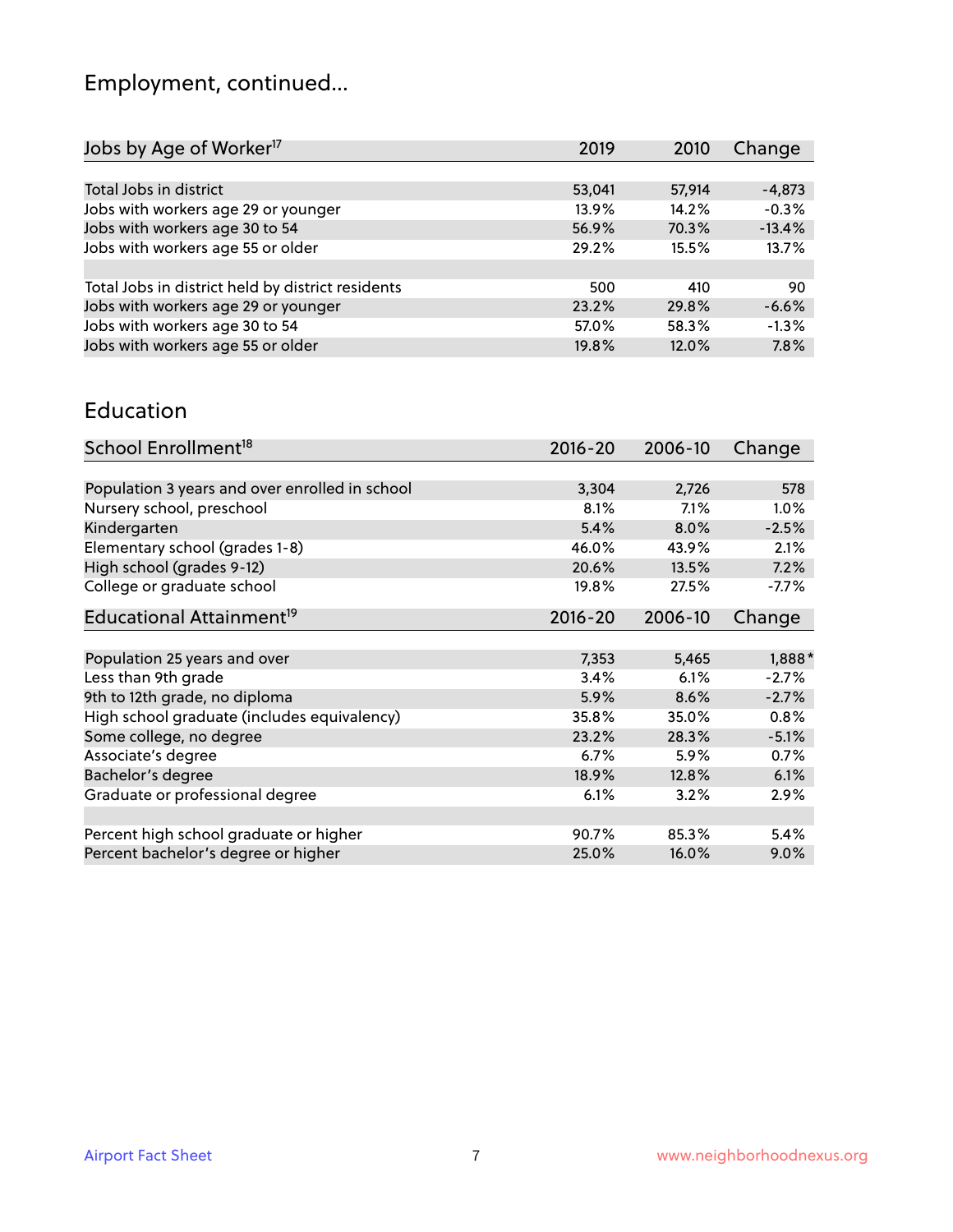#### Housing

| Households by Type <sup>20</sup>                     | 2016-20      | 2006-10 | Change      |
|------------------------------------------------------|--------------|---------|-------------|
|                                                      |              |         |             |
| <b>Total households</b>                              | 4,487        | 3,534   | $953*$      |
| Family households (families)                         | 55.8%        | 54.6%   | 1.2%        |
| With own children under 18 years                     | 25.7%        | 29.0%   | $-3.4%$     |
| Married-couple family                                | 18.7%        | 20.0%   | $-1.3%$     |
| With own children of the householder under 18 years  | 7.8%         | 8.9%    | $-1.1%$     |
| Male householder, no wife present, family            | 6.2%         | 5.1%    | 1.0%        |
| With own children of the householder under 18 years  | 3.2%         | 2.0%    | 1.2%        |
| Female householder, no husband present, family       | 30.9%        | 29.5%   | 1.4%        |
| With own children of the householder under 18 years  | 14.7%        | 18.1%   | $-3.4%$     |
| Nonfamily households                                 | 44.2%        | 45.4%   | $-1.2%$     |
| Householder living alone                             | 36.1%        | 37.3%   | $-1.2%$     |
| 65 years and over                                    | 5.2%         | 1.9%    | 3.3%        |
|                                                      |              |         |             |
| Households with one or more people under 18 years    | 34.2%        | 34.2%   | 0.0%        |
| Households with one or more people 65 years and over | 12.2%        | 7.1%    | 5.1%        |
|                                                      |              |         |             |
| Average household size                               | 2.62         | 2.65    | $-0.03$     |
| Average family size                                  | 3.52         | 3.49    | 0.02        |
|                                                      |              |         |             |
| Housing Occupancy <sup>21</sup>                      | $2016 - 20$  | 2006-10 | Change      |
|                                                      |              |         |             |
| Total housing units                                  | 4,920        | 4,874   | 46          |
| Occupied housing units                               | 91.2%        | 72.5%   | 18.7%*      |
| Vacant housing units                                 | 8.8%         | 27.5%   | $-18.7\%$ * |
|                                                      |              |         |             |
| Homeowner vacancy rate                               | 0.0          | 11.4    | $-11.4$     |
| Rental vacancy rate                                  | 11.6         | 25.7    | $-14.1*$    |
|                                                      |              |         |             |
|                                                      |              |         |             |
| Units in Structure <sup>22</sup>                     | 2016-20      | 2006-10 | Change      |
| Total housing units                                  | 4,920        | 4,874   | 46          |
| 1-unit, detached                                     | 44.9%        | 31.8%   | $13.1\%$ *  |
|                                                      |              | 8.1%    | $-1.4%$     |
| 1-unit, attached<br>2 units                          | 6.7%<br>2.1% | 4.9%    | $-2.8%$     |
| 3 or 4 units                                         | 5.9%         |         | $-0.1%$     |
| 5 to 9 units                                         |              | 6.0%    | $-7.6%$ *   |
|                                                      | 18.6%        | 26.2%   |             |
| 10 to 19 units                                       | 9.0%         | 17.8%   | $-8.7\%$ *  |
| 20 or more units                                     | 11.9%        | 4.9%    | 6.9%        |
| Mobile home                                          | 0.9%         | 0.2%    | 0.7%        |
| Boat, RV, van, etc.                                  | 0.0%         | $0.0\%$ | $0.0\%$     |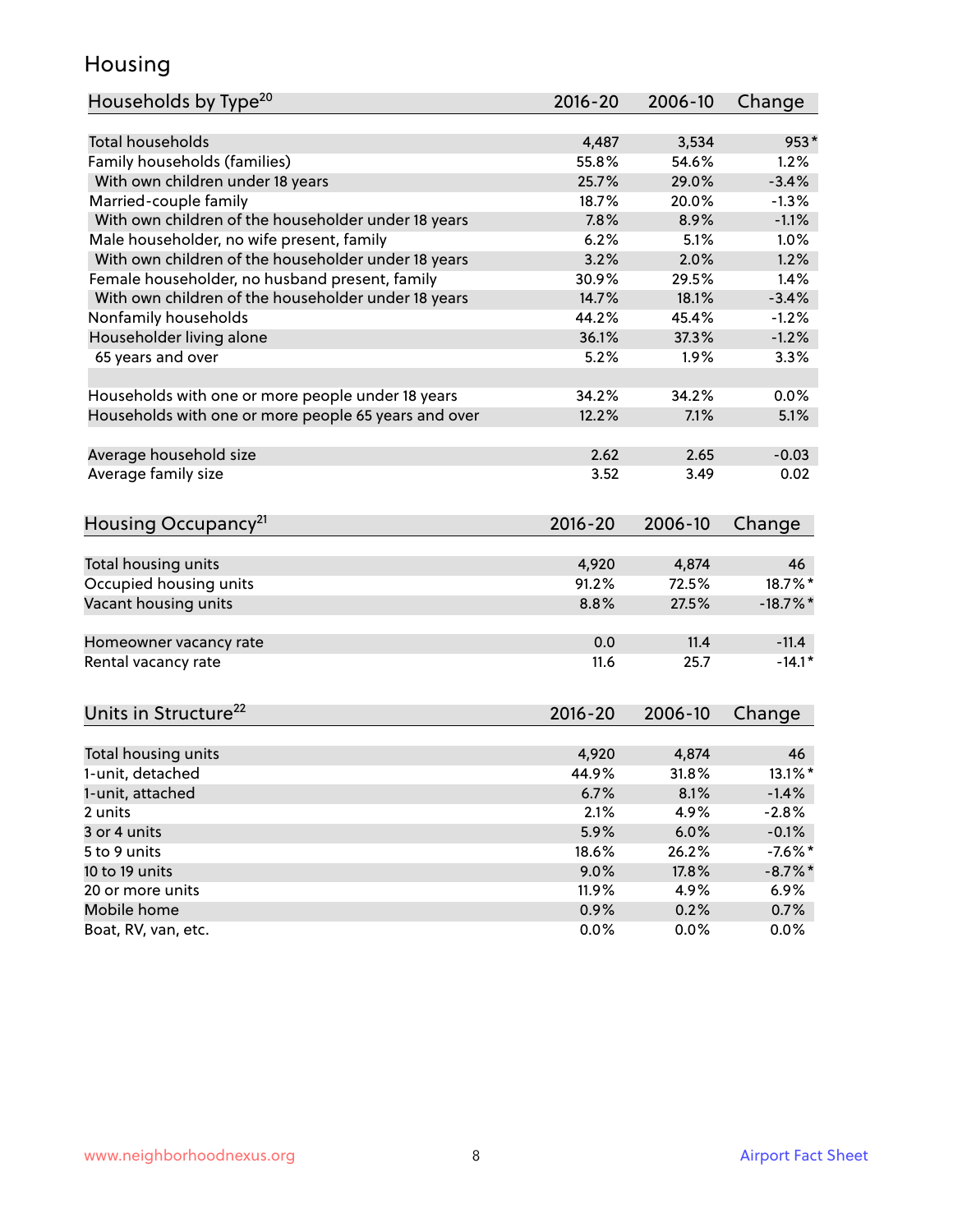# Housing, Continued...

| Year Structure Built <sup>23</sup>             | 2016-20     | 2006-10 | Change      |
|------------------------------------------------|-------------|---------|-------------|
| Total housing units                            | 4,920       | 4,874   | 46          |
| Built 2014 or later                            | 3.6%        | (X)     | (X)         |
| Built 2010 to 2013                             | 0.3%        | (X)     | (X)         |
| Built 2000 to 2009                             | 18.7%       | 11.0%   | $7.7\%$ *   |
| Built 1990 to 1999                             | 13.0%       | 13.0%   | $-0.0%$     |
| Built 1980 to 1989                             | 19.3%       | 24.3%   | $-5.0%$     |
| Built 1970 to 1979                             | 31.6%       | 19.8%   | $11.8\%$ *  |
| Built 1960 to 1969                             | 11.0%       | 21.7%   | $-10.8\%$ * |
| Built 1950 to 1959                             | 1.6%        | 5.3%    | $-3.7%$     |
| Built 1940 to 1949                             | 0.6%        | 4.7%    | $-4.0%$     |
| Built 1939 or earlier                          | 0.3%        | 0.2%    | 0.1%        |
| Housing Tenure <sup>24</sup>                   | $2016 - 20$ | 2006-10 | Change      |
|                                                |             |         |             |
| Occupied housing units                         | 4,487       | 3,534   | $953*$      |
| Owner-occupied                                 | 33.4%       | 28.3%   | 5.1%        |
| Renter-occupied                                | 66.6%       | 71.7%   | $-5.1%$     |
| Average household size of owner-occupied unit  | 2.96        | 3.19    | $-0.23$     |
| Average household size of renter-occupied unit | 2.46        | 2.44    | 0.02        |
| Residence 1 Year Ago <sup>25</sup>             | $2016 - 20$ | 2006-10 | Change      |
|                                                |             |         |             |
| Population 1 year and over                     | 11,602      | 9,290   | $2,312*$    |
| Same house                                     | 78.5%       | 70.1%   | $8.4\%*$    |
| Different house in the U.S.                    | 20.7%       | 29.0%   | $-8.3%$     |
| Same county                                    | 7.1%        | 7.2%    | $-0.1%$     |
| Different county                               | 13.6%       | 21.8%   | $-8.2%$     |
| Same state                                     | 10.8%       | 14.9%   | $-4.1%$     |
| Different state                                | 2.7%        | 6.9%    | $-4.1%$     |
| Abroad                                         | 0.8%        | 0.9%    | $-0.1%$     |
| Value of Housing Unit <sup>26</sup>            | $2016 - 20$ | 2006-10 | Change      |
| Owner-occupied units                           | 1,499       | 999     | 500*        |
| Less than \$50,000                             | 4.5%        | 0.9%    | 3.6%        |
| \$50,000 to \$99,999                           | 25.4%       | 25.1%   | 0.3%        |
| \$100,000 to \$149,999                         | 35.3%       | 42.2%   | $-7.0%$     |
| \$150,000 to \$199,999                         | 26.8%       | 18.7%   | 8.1%        |
| \$200,000 to \$299,999                         | 7.6%        | 11.6%   | $-4.0%$     |
| \$300,000 to \$499,999                         | 0.4%        | 0.0%    | 0.4%        |
| \$500,000 to \$999,999                         | 0.0%        | 0.0%    | 0.0%        |
| \$1,000,000 or more                            | 0.0%        | 1.4%    | $-1.4%$     |
| Median (dollars)                               | 125,164     | 120,228 | 4,936       |
| Mortgage Status <sup>27</sup>                  | $2016 - 20$ | 2006-10 | Change      |
| Owner-occupied units                           | 1,499       | 999     | 500*        |
| Housing units with a mortgage                  | 81.8%       | 85.1%   | $-3.3%$     |
| Housing units without a mortgage               | 18.2%       | 14.9%   | 3.3%        |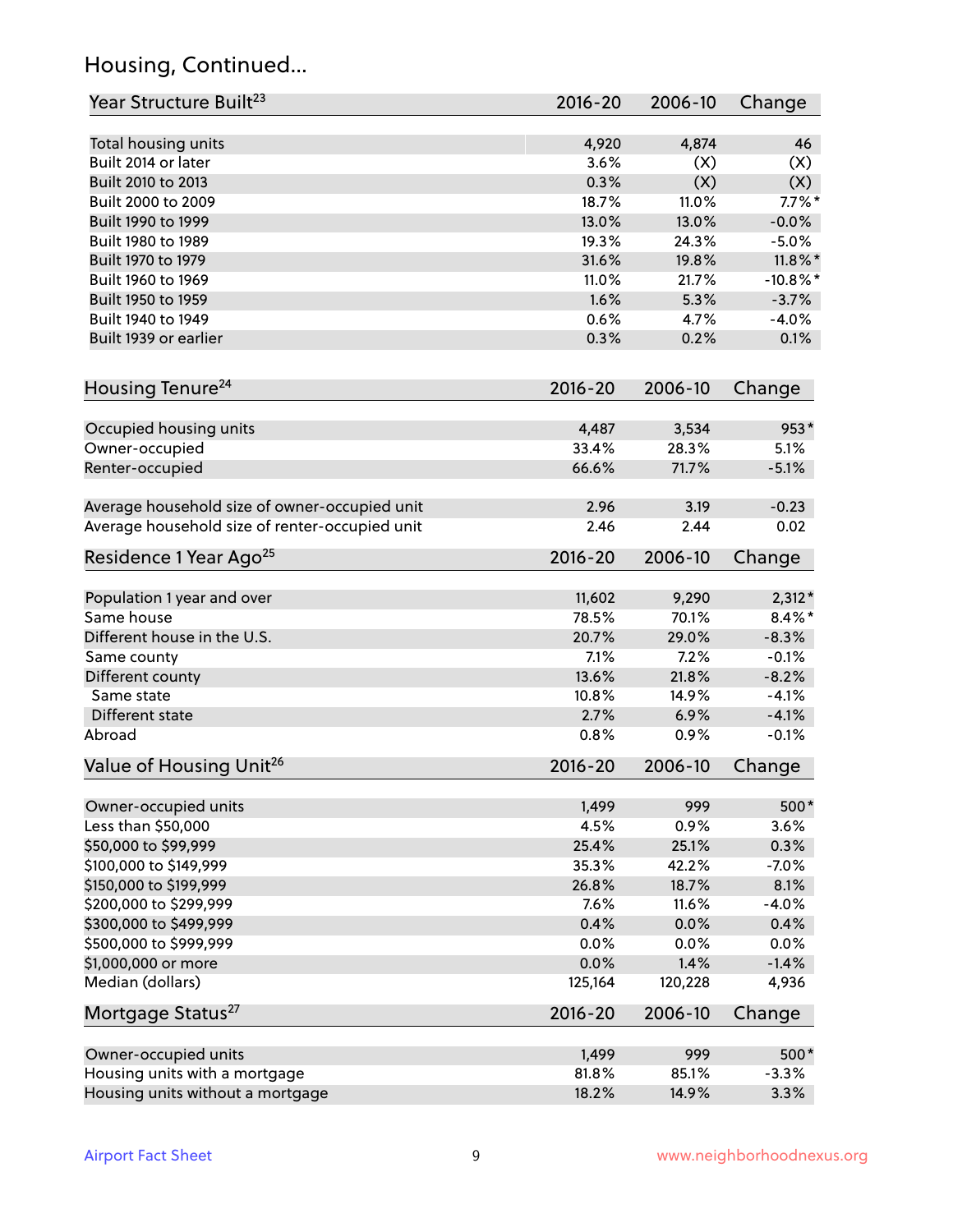# Housing, Continued...

| Selected Monthly Owner Costs <sup>28</sup>                                            | 2016-20       | 2006-10   | Change       |
|---------------------------------------------------------------------------------------|---------------|-----------|--------------|
|                                                                                       |               | 850       | 376*         |
| Housing units with a mortgage<br>Less than \$300                                      | 1,226<br>0.0% | 0.0%      | 0.0%         |
| \$300 to \$499                                                                        | 3.8%          | 0.0%      | 3.8%         |
| \$500 to \$999                                                                        | 34.7%         | 16.5%     | 18.2%        |
| \$1,000 to \$1,499                                                                    | 49.3%         | 62.5%     | $-13.1%$     |
| \$1,500 to \$1,999                                                                    | 4.6%          | 21.1%     | $-16.4%$     |
| \$2,000 to \$2,999                                                                    | 7.6%          | 0.0%      | 7.6%         |
| \$3,000 or more                                                                       | 0.0%          | 0.0%      | 0.0%         |
| Median (dollars)                                                                      | 1,091         | 1,252     | $-161*$      |
|                                                                                       |               |           |              |
| Housing units without a mortgage                                                      | 273           | 149       | 124          |
| Less than \$150                                                                       | 5.9%          | 0.0%      | 5.9%         |
| \$150 to \$249                                                                        | 16.5%         | 30.9%     | $-14.4%$     |
| \$250 to \$349                                                                        | 45.8%         | 22.8%     | 23.0%        |
| \$350 to \$499                                                                        | 14.7%         | 36.9%     | $-22.3%$     |
| \$500 to \$699                                                                        | 17.2%         | 9.4%      | 7.8%         |
| \$700 or more                                                                         | 0.0%          | 0.0%      | 0.0%         |
| Median (dollars)                                                                      | 288           | 339       | $-51$        |
| Selected Monthly Owner Costs as a Percentage of<br>Household Income <sup>29</sup>     | $2016 - 20$   | 2006-10   | Change       |
| Housing units with a mortgage (excluding units where<br>SMOCAPI cannot be computed)   | 1,226         | 850       | 376          |
| Less than 20.0 percent                                                                | 42.7%         | 40.7%     | 2.0%         |
| 20.0 to 24.9 percent                                                                  | 15.7%         | 17.6%     | $-1.9%$      |
| 25.0 to 29.9 percent                                                                  | 14.0%         | 17.9%     | $-3.9%$      |
| 30.0 to 34.9 percent                                                                  | 6.6%          | 1.1%      | 5.5%         |
| 35.0 percent or more                                                                  | 20.9%         | 22.7%     | $-1.8%$      |
| Not computed                                                                          | 0             | 0         | 0            |
| Housing unit without a mortgage (excluding units where<br>SMOCAPI cannot be computed) | 273           | 149       | 124          |
| Less than 10.0 percent                                                                | 70.0%         | 24.2%     | 45.8%        |
| 10.0 to 14.9 percent                                                                  | 17.6%         | 8.7%      | 8.9%         |
| 15.0 to 19.9 percent                                                                  | 8.1%          | 23.5%     | $-15.4%$     |
| 20.0 to 24.9 percent                                                                  | 4.4%          | 5.4%      | $-1.0%$      |
| 25.0 to 29.9 percent                                                                  | 0.0%          | 4.7%      | $-4.7%$      |
| 30.0 to 34.9 percent                                                                  | 0.0%          | 0.0%      | 0.0%         |
| 35.0 percent or more                                                                  | 0.0%          | 33.6%     | $-33.6%$     |
| Not computed                                                                          | $\pmb{0}$     | $\pmb{0}$ | $\mathbf{0}$ |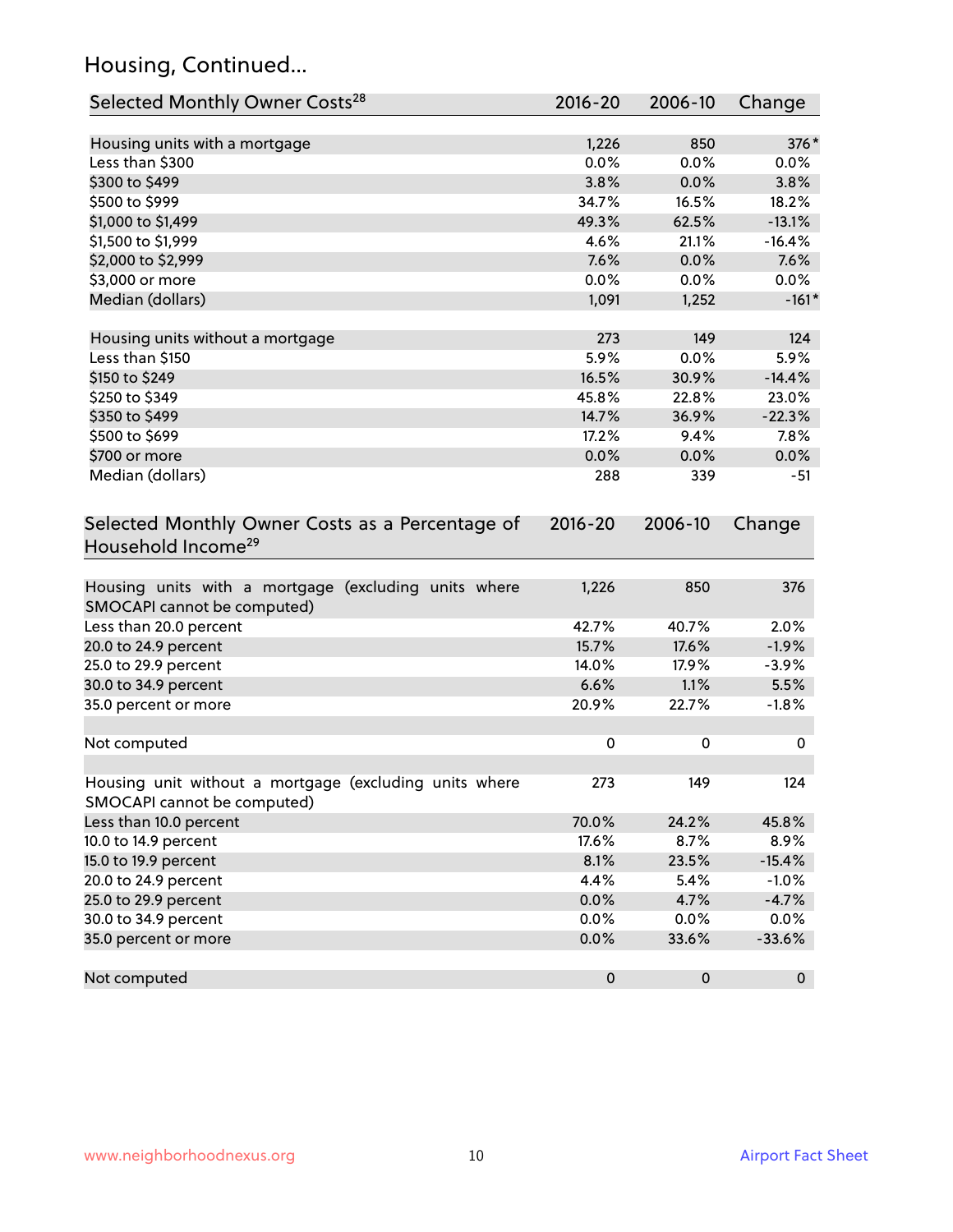# Housing, Continued...

| Gross Rent <sup>30</sup>                                                       | 2016-20     | 2006-10 | Change     |
|--------------------------------------------------------------------------------|-------------|---------|------------|
| Occupied units paying rent                                                     | 2,966       | 2,527   | 439*       |
| Less than \$200                                                                | 0.0%        | 0.0%    | 0.0%       |
| \$200 to \$499                                                                 | 0.0%        | 0.9%    | $-0.9%$    |
| \$500 to \$749                                                                 | 15.7%       | 32.3%   | $-16.5%$   |
| \$750 to \$999                                                                 | 39.3%       | 39.3%   | 0.0%       |
| \$1,000 to \$1,499                                                             | 42.0%       | 26.0%   | 16.0%*     |
| \$1,500 to \$1,999                                                             | 0.5%        | 1.6%    | $-1.1%$    |
| \$2,000 or more                                                                | 2.5%        | 0.0%    | 2.5%       |
| Median (dollars)                                                               | 974         | 937     | 37         |
| No rent paid                                                                   | 22          | 8       | 14         |
| Gross Rent as a Percentage of Household Income <sup>31</sup>                   | $2016 - 20$ | 2006-10 | Change     |
| Occupied units paying rent (excluding units where GRAPI<br>cannot be computed) | 2,866       | 2,509   | 357        |
| Less than 15.0 percent                                                         | 12.6%       | 2.1%    | 10.5%      |
| 15.0 to 19.9 percent                                                           | 10.5%       | 11.4%   | $-0.9%$    |
| 20.0 to 24.9 percent                                                           | 10.9%       | 13.8%   | $-2.9%$    |
| 25.0 to 29.9 percent                                                           | 11.3%       | 13.2%   | $-1.9%$    |
| 30.0 to 34.9 percent                                                           | 8.4%        | 5.3%    | 3.1%       |
| 35.0 percent or more                                                           | 46.4%       | 54.3%   | $-7.9%$ *  |
| Not computed                                                                   | 122         | 26      | 96         |
| Transportation                                                                 |             |         |            |
| Commuting to Work <sup>32</sup>                                                | 2016-20     | 2006-10 | Change     |
| Workers 16 years and over                                                      | 6,188       | 4,733   | $1,455*$   |
| Car, truck, or van - drove alone                                               | 65.7%       | 74.0%   | $-8.3\%$ * |
| Car, truck, or van - carpooled                                                 | 10.9%       | 9.1%    | 1.8%       |
| Public transportation (excluding taxicab)                                      | 14.2%       | 11.1%   | 3.1%       |
| Walked                                                                         | 0.9%        | 0.7%    | 0.3%       |
| Other means                                                                    | 3.6%        | 2.1%    | 1.6%       |
| Worked at home                                                                 | 4.6%        | 3.1%    | 1.6%       |
| Mean travel time to work (minutes)                                             | 29.6        | 24.8    | $4.7*$     |
| Vehicles Available <sup>33</sup>                                               | $2016 - 20$ | 2006-10 | Change     |
| Occupied housing units                                                         | 4,487       | 3,534   | $953*$     |
| No vehicles available                                                          | 12.4%       | 16.1%   | $-3.7%$    |
| 1 vehicle available                                                            | 46.7%       | 47.4%   | $-0.7%$    |
| 2 vehicles available                                                           | 28.6%       | 28.0%   | 0.6%       |
| 3 or more vehicles available                                                   | 12.2%       | 8.5%    | 3.7%       |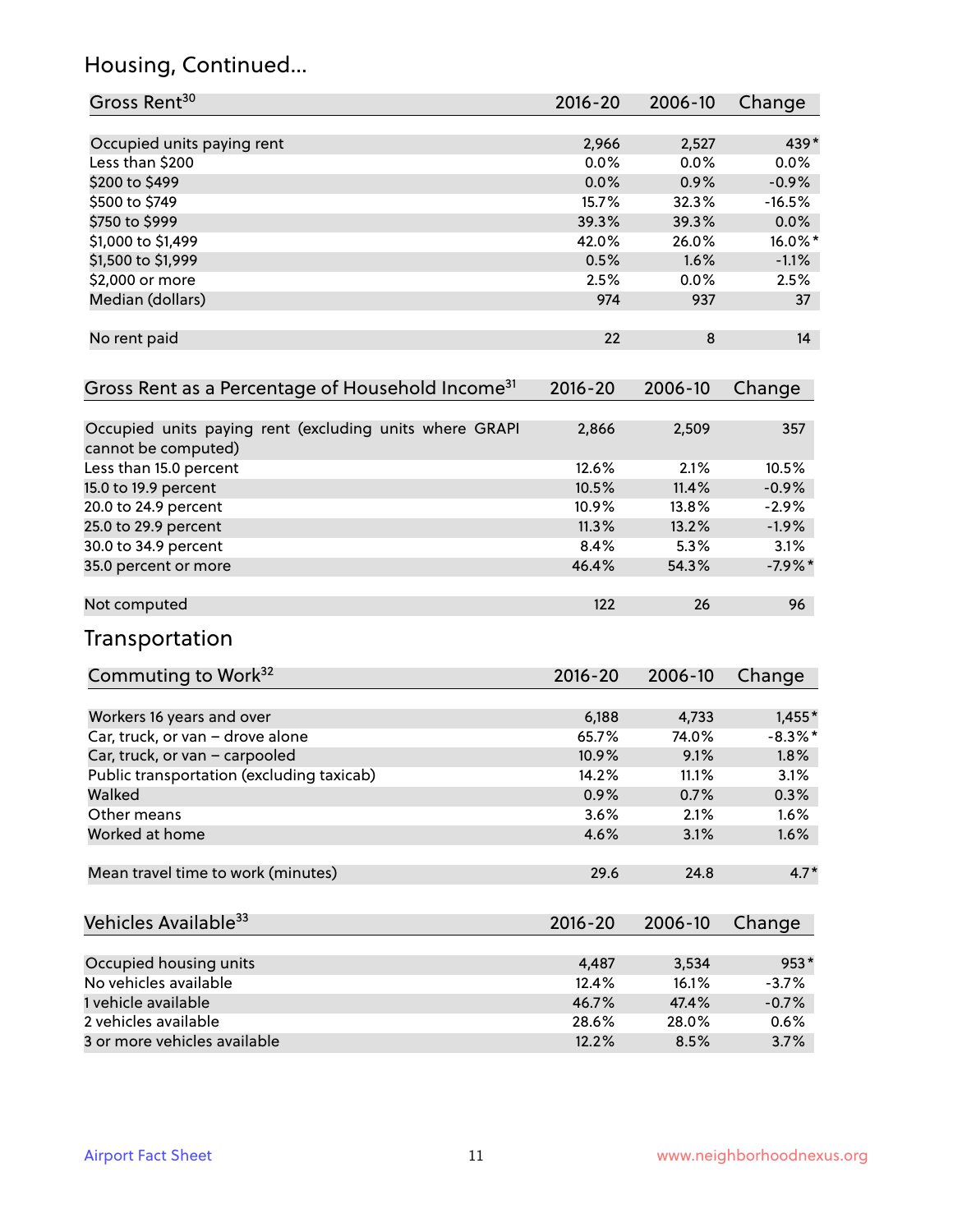#### Health

| Health Insurance coverage <sup>34</sup> | 2016-20 |
|-----------------------------------------|---------|
|-----------------------------------------|---------|

| Civilian Noninstitutionalized Population                | 11,774 |
|---------------------------------------------------------|--------|
| With health insurance coverage                          | 77.8%  |
| With private health insurance coverage                  | 49.6%  |
| With public health coverage                             | 31.7%  |
| No health insurance coverage                            | 22.2%  |
| Civilian Noninstitutionalized Population Under 19 years | 3,465  |
| No health insurance coverage                            | 11.6%  |
| Civilian Noninstitutionalized Population 19 to 64 years | 7,706  |
| In labor force:                                         | 6,371  |
| Employed:                                               | 5,973  |
| With health insurance coverage                          | 74.5%  |
| With private health insurance coverage                  | 68.9%  |
| With public coverage                                    | 6.9%   |
| No health insurance coverage                            | 25.5%  |
| Unemployed:                                             | 398    |
| With health insurance coverage                          | 40.7%  |
| With private health insurance coverage                  | 15.1%  |
| With public coverage                                    | 25.6%  |
| No health insurance coverage                            | 59.3%  |
| Not in labor force:                                     | 1,335  |
| With health insurance coverage                          | 67.0%  |
| With private health insurance coverage                  | 29.1%  |
| With public coverage                                    | 41.9%  |
| No health insurance coverage                            | 33.0%  |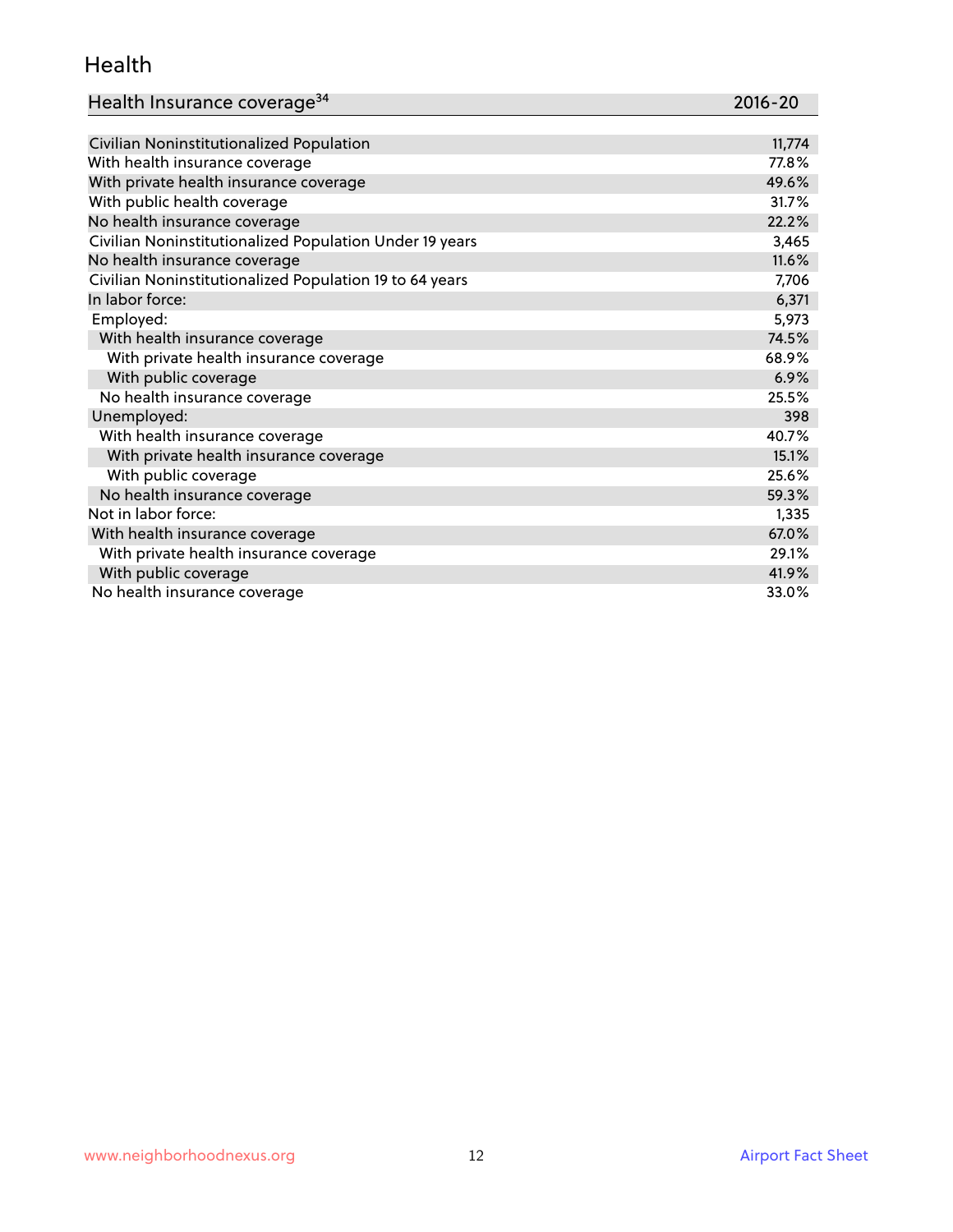# Employment Forecasts

| Forecast Employment by Sector <sup>35</sup>      | 2030     | 2020        | Change   |
|--------------------------------------------------|----------|-------------|----------|
|                                                  |          |             |          |
| <b>All Sectors</b>                               | 55,479   | 54,727      | 1.4%     |
| Goods Producing                                  | 1,779    | 1,618       | 10.0%    |
| Agriculture, forestry, fishing and hunting       | $\Omega$ | $\mathbf 0$ | 0.0%     |
| Mining                                           | 196      | 222         | $-11.7%$ |
| Construction                                     | 1,141    | 910         | 25.4%    |
| Manufacturing                                    | 442      | 486         | $-9.1%$  |
| Service Providing                                | 34,380   | 35,911      | $-4.3%$  |
| Wholesale trade                                  | 984      | 930         | 5.8%     |
| Retail trade                                     | 557      | 654         | $-14.8%$ |
| Transportation and warehousing                   | 32,839   | 34,327      | $-4.3%$  |
| <b>Utilities</b>                                 | $\Omega$ | 0           | 0.0%     |
| Information                                      | 141      | 124         | 13.7%    |
| <b>Financial activities</b>                      | 3,168    | 2,703       | 17.2%    |
| Finance and insurance                            | 1,066    | 838         | 27.2%    |
| Real estate and rental and leasing               | 2,102    | 1,865       | 12.7%    |
| Professional and business services               | 1,341    | 1,239       | 8.2%     |
| Professional, scientific, and technical services | 664      | 582         | 14.1%    |
| Management of companies and enterprises          | 677      | 657         | 3.0%     |
| <b>Education and health services</b>             | 2,159    | 1,959       | 10.2%    |
| <b>Education services</b>                        | 731      | 655         | 11.6%    |
| Health care and social assistance                | 1,428    | 1,304       | 9.5%     |
| Leisure and hospitality                          | 6,204    | 5,370       | 15.5%    |
| Arts, entertainment, and recreation              | 6        | 7           | $-14.3%$ |
| Accommodation and food services                  | 6,198    | 5,363       | 15.6%    |
| Other services, except public administration     | 491      | 482         | 1.9%     |
| Public administration                            | 592      | 542         | 9.2%     |
| <b>Population Forecasts</b>                      |          |             |          |

| Population Forecasts <sup>36</sup> | 2030   | 2020   | Change   |
|------------------------------------|--------|--------|----------|
|                                    |        |        |          |
| <b>Total Population</b>            | 13.188 | 12.082 | 9.2%     |
| <b>Total Households</b>            | 5.503  | 4.965  | $10.8\%$ |